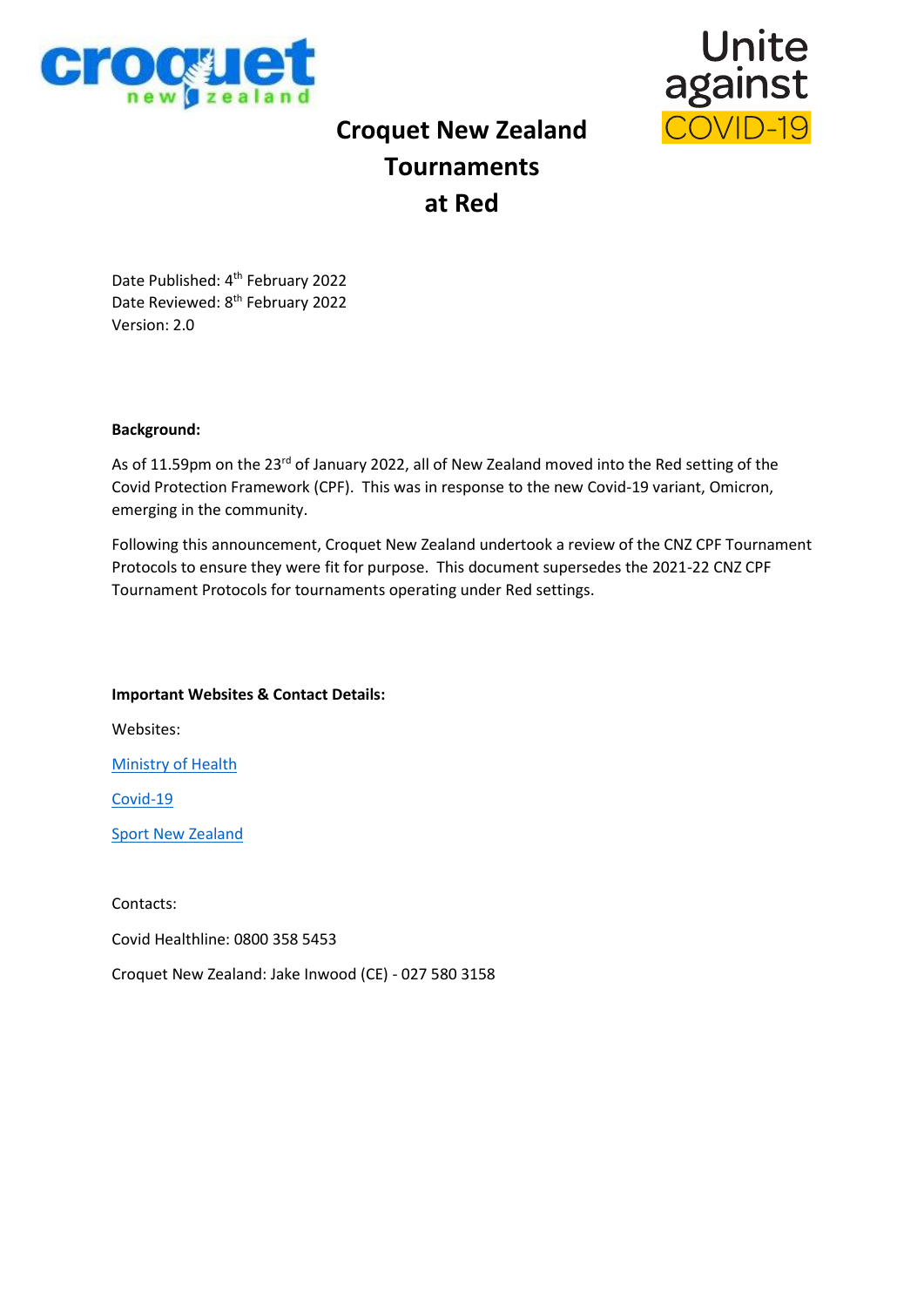## **Process:**

The following aspects were taken into account when considering CNZ tournaments under Red settings (in no particular order):

- SNZ / Government Guidelines
- Capacity Limits at tournaments
- Facemasks
- QR Codes
- Travel
- Isolation Requirements
- Plans if there is a positive case
- Vaccinations
- Government's Omicron Plan
- Participant / Volunteer safety
- Indoor v Outdoor management
- Individuals' desire for tournaments to continue
- Plans if there is a close contact

The review process has included talking with Managers, Hosts, Sport NZ, Covid Healthline, having the Managers consult players, and reviewing the Covid-19 guidance including the new Omicron plan.

# **Disclaimer:**

The information used in this document was accurate at the time of writing and subject to change as we learn more about the Omicron variant or community transmission increases. CNZ reserves the rights to update this document at any time, with updates being notified on the CNZ website as soon as reasonably possible.

If any aspect in this document conflicts or contradicts the official health advice, the official health advice should be followed.

Where tournaments need to be cancelled, or players / volunteers are required to isolate, Croquet New Zealand is not liable for any costs incurred by individuals. Individuals are encouraged to read this document, in conjunction with official advice, and make the appropriate decision for their situation.

### **CNZ Tournaments at Red:**

Based on a thorough review of the Sport New Zealand CPF guidelines, and discussions with the Covid-19 Healthline, CNZ believe it is possible to hold CNZ tournaments safely under the Red settings of the CPF. All CNZ tournaments are considered events under the CPF.

However, to ensure the safety and wellbeing of participants and volunteers, several restrictions are in place while the country is at Red. These restrictions are outlined in this document.

All attendees at the tournament are expected to comply with the guidelines set out in this document and with all directions of the Manager. Failure to do so will lead to exclusion from the venue and, for players, the competition.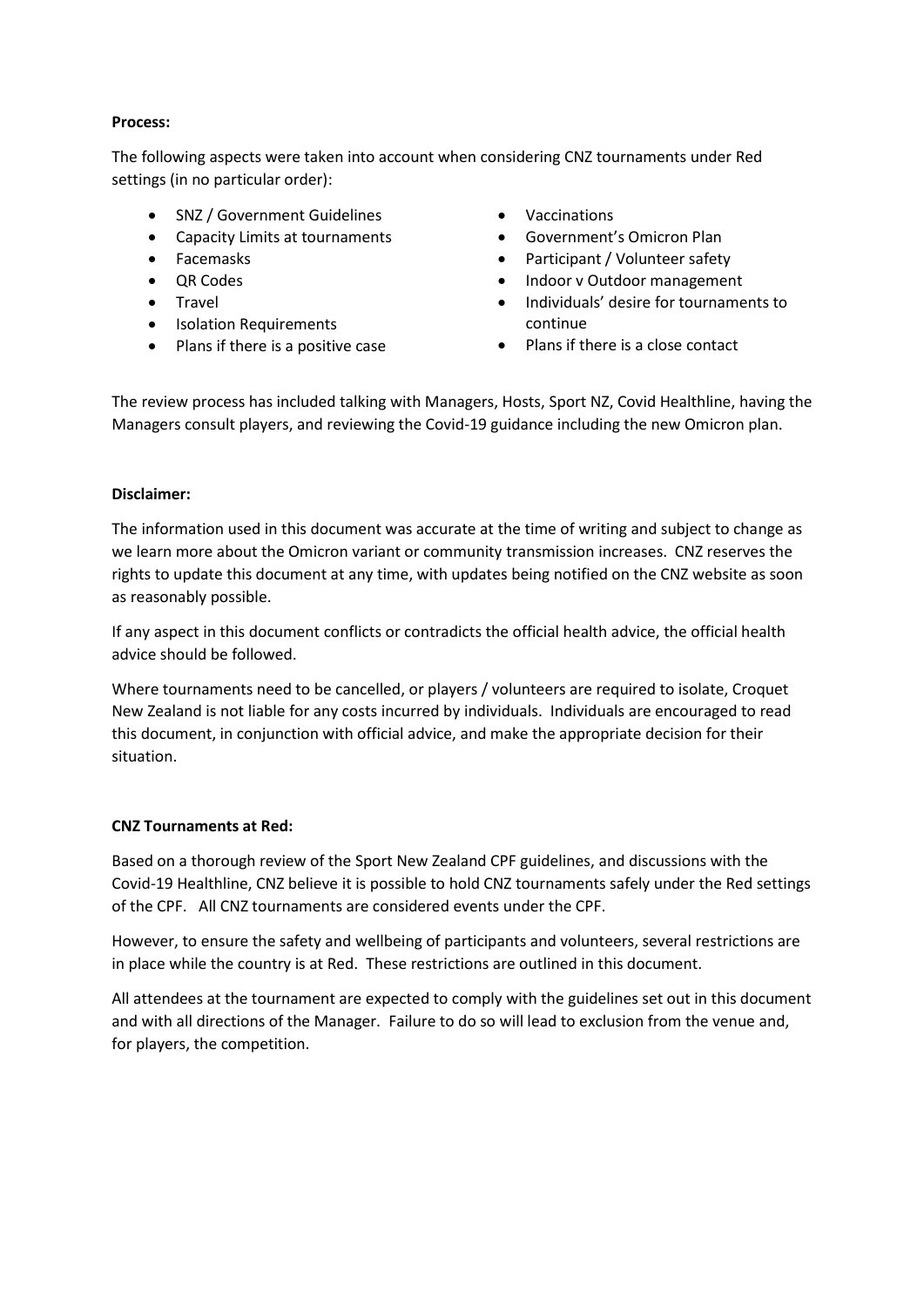## **Vaccinations:**

Croquet New Zealand tournaments require individuals to have their My Vaccine Pass (MVP). This requirement enables the event to proceed under the Red Covid Protection Framework setting.

The Manager, or their delegate, will be responsible for checking individual's MVP and have the right to refuse entry should an MVP not be presented. If a participant cannot produce their MVP they will be removed from the tournament and their entry fee will be forfeited.

To provide as much protection as possible, individuals are encouraged to get their booster shots as soon as possible.

More information on vaccinations can be found on the Covid-19 website, [here.](https://covid19.govt.nz/covid-19-vaccines/)

## **Capacity Limits:**

Under Government guidelines for Red, the maximum number of persons permitted to be present at an event is 100. To enable CNZ tournaments to proceed safely, we must plan to operate clearly under that number – it is not a target but a strict limit.

The capacity limit for the tournament is for the duration of the event and cannot be changed from day to day.

To ensure we maintain a safe environment, CNZ tournaments will be limited to the following people:

- 1. Volunteers & Officials (which will be kept to the minimum number required to successfully deliver the tournament).
- 2. Players and one (1) invited guest for each player.
- 3. CNZ Staff (when necessary).

Please note that the invited guest of a player must follow all Covid guidelines and instructions which are applicable to the players and must be the same person for the duration of the tournament. In this document, where the term participant or player is used, this encompasses the guest of the player as well.

Each player should notify CNZ by 5pm on the Thursday before the event begins of their invited guests name and contact number. This list will be forwarded to the Manager to ensure players guests can enter the premises and that the capacity limit guidelines are adhered to. It may also be shared with Health Officials to assist with contact tracing if necessary.

The dates for the upcoming events to notify CNZ are:

- NZ Open  $\rightarrow$  Thursday, 10<sup>th</sup> February 2022
- Women's GC  $\rightarrow$  Thursday, 17<sup>th</sup> February 2022

CNZ understands that this may be disappointing for some individuals who wanted to watch top level croquet and support their loved ones. The steps outlined above will minimise the risk to participants and volunteers as it limits the number of people present during the tournament and will assist with contact tracing if it is required.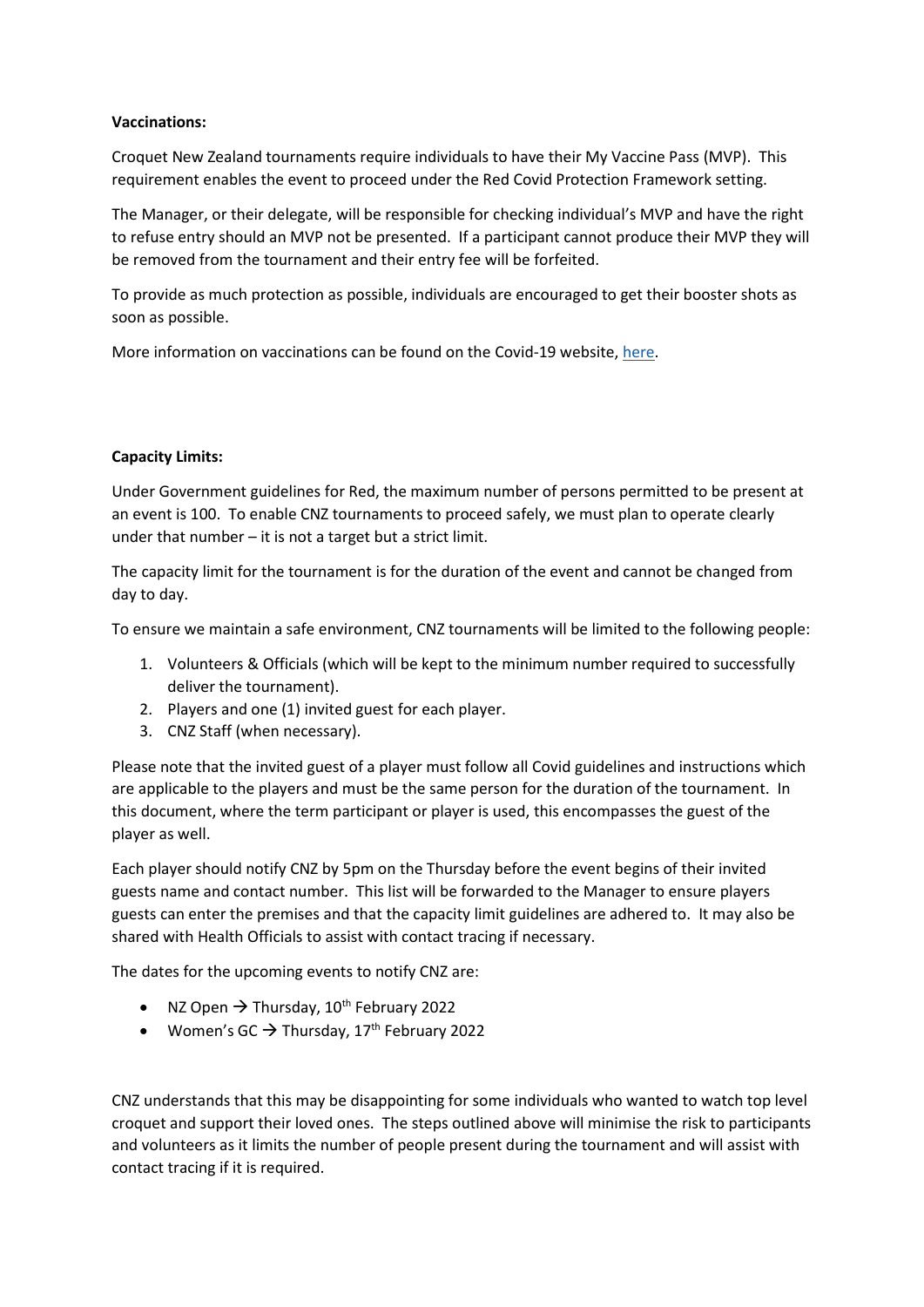## **Masks**

As of 11.59pm on the 3<sup>rd</sup> of February, stricter mask rules came into effect to help protect against the spread of Omicron.

A face covering will need to be an actual mask and attached to the head by loops around the ears or head. Face masks are **encouraged** whenever you leave your accommodation.

Under the Red settings, face masks are mandatory at events.

Face masks may be removed while:

- 1. Actively playing.
- 2. Sitting eating or drinking.

Volunteers and Officials are deemed to be workers under the Health Act and are required to wear medical grade masks.

More information on face masks can be found on the Covid-19 website[, here.](https://covid19.govt.nz/prepare-and-stay-safe/keep-up-healthy-habits/wear-a-face-mask/)

## **Contact Tracing**

It is a requirement for every venue to display a QR code and to have a manual contact tracing form available for those that cannot scan in using the QR code.

Everyone in attendance at the venue must sign in each day using the QR code or manual contact tracing form. This includes signing in again should you have to leave the venue for any reason.

In addition to the above, Croquet New Zealand will maintain a list of participants and their contact details in case there is a need to carry out contact tracing. Croquet New Zealand may give this information to Health Officials to assist them with carrying out their duties. If players have concerns with this, they should contac[t croquet@croquet.org.nz](mailto:croquet@croquet.org.nz) immediately.

Managers are encouraged to keep a list of all volunteers that assist each day, including contact details, to assist in contact tracing if required.

### **Clubrooms**

To minimise the possibility to be in close proximity to others, access to the club rooms may be restricted or limited based on its size. The Tournament Manager will notify players prior to the start date on any specific requirements.

As such, to help minimise the risk of transmission, the following should be considered:

- Maintain physical distancing (at least 1.5m from others at all times)
- Draws / lawn allocations should be, where possible, posted outside and players should avoid congregating around the draw.
- Lunches, morning teas and afternoon teas should be taken outside.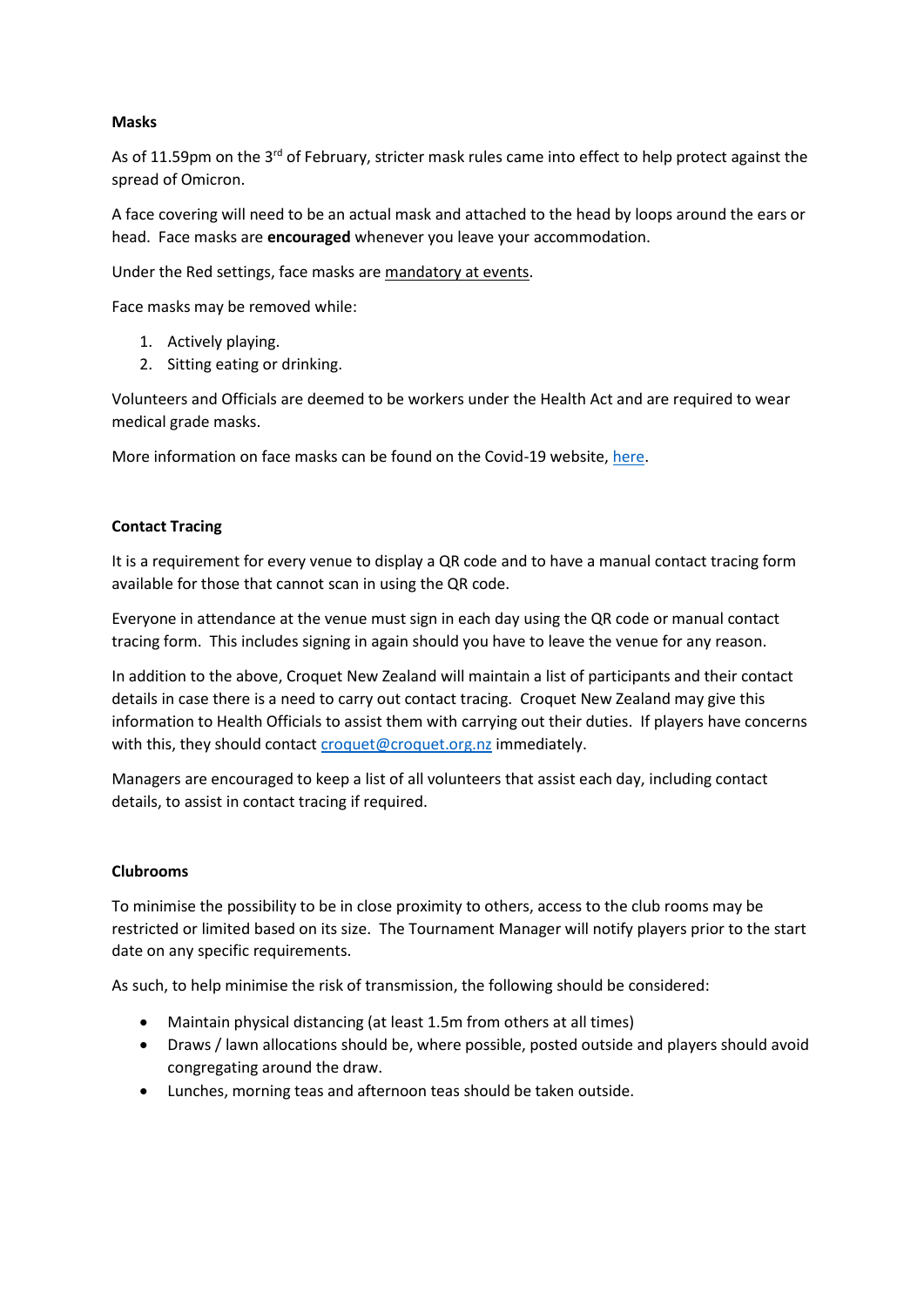## **Good Hygiene Practices**

To help keep all individuals safe, all attendees are encouraged to maintain good hygiene practices including (but not limited to):

- Regularly wash your hands.
- Cough / sneeze into your elbow.
- Stay home if you are sick or feel unwell.

### **Travel**

Some individuals will travel to participate in CNZ tournaments. Whether that be driving, crossing the Cook Strait, or flying. CNZ encourages all participants travelling on the Cook Strait ferry or flying to review their trip and ensure they are familiar with all rules and regulations of their travel provider.

There may be some restrictions / disruptions during this period and a plan should be in place should travel requirements need to be changed for whatever reason. Any changes are at the cost of the participant.

### **Isolation**

All participants, particularly those travelling, should be aware of the isolation rules should they get Covid-19 or become a close contact while at tournament. This may drastically impact their ability to travel home as they may be required to isolate there.

Current isolation requirements:

- Covid-19 Positive: A minimum of 14 days, including 72 hours symptom-free. Any household members (if staying with other players) will need to remain in isolation for at least 10 days after the positive case has been released.
- Close Contact: 10 days from last exposure, including getting a Covid test immediately, on day 5 and day 8 after the last exposure.

For more information on isolating, visit the health.govt.nz website[, here.](https://www.health.govt.nz/our-work/diseases-and-conditions/covid-19-novel-coronavirus/covid-19-health-advice-public/advice-people-covid-19)